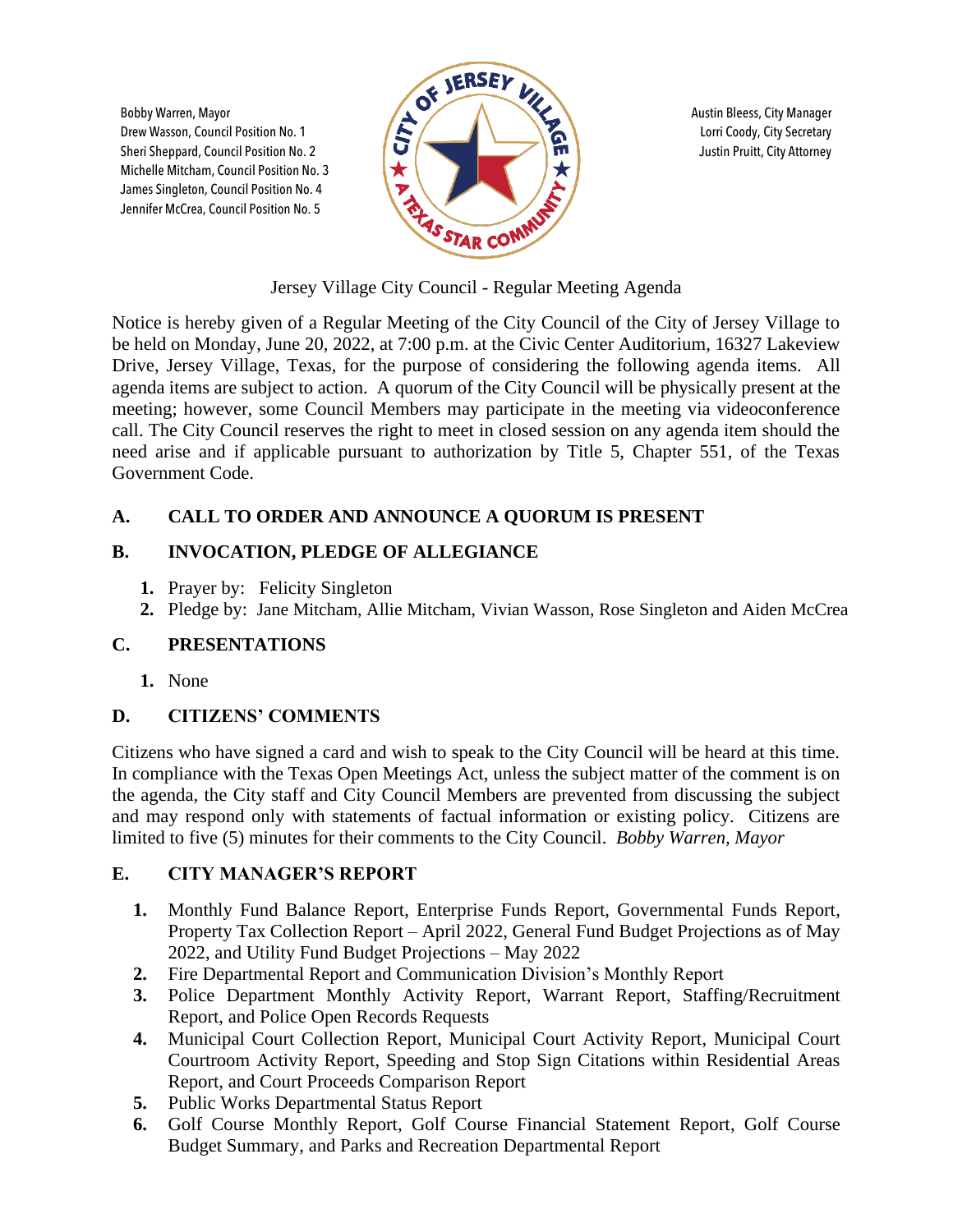**7.** Code Enforcement Report

### **F. CONSENT AGENDA**

The following items are considered routine in nature by the City Council and will be enacted with one motion and vote. There will not be separate discussion on these items unless requested by a Council Member, in which event the item will be removed from the Consent Agenda and considered by separate action.

- **1.** Consider approval of the Minutes for the Work Session Meeting held on May 13, 2022, the Regular Session Meeting held on May 18, 2022, and the Special Session held on June 6, 2022. *Lorri Coody, City Secretary*
- **2.** Consider Resolution No. 2022-30, setting the 18<sup>th</sup> day of July 2022 at 6:00 p.m. in the Civic Center, 16327 Lakeview Drive, Jersey Village, Texas 77040 as the date, time, and place for a public hearing on the proposed fiscal year 2022-2023 municipal budget. *Lorri Coody, City Secretary*
- **3.** Consider Ordinance No. 2022-19, receiving the Planning and Zoning Commission's Preliminary Report and calling a Joint Public Hearing of the City Council and the Planning and Zoning Commission concerning the proposal to amend the Jersey Village Code of Ordinances at Chapter 14, Article I, Section 14-5 by adding definitions for certain uses; and by amending Chapter 14, Article IV, Section 14-109.1(a) to include additional uses in Zone J-1. *Lorri Coody, City Secretary*
- **4.** Consider Ordinance No. 2022-20, amending the General Fund and the Capital Replacement Budget for the fiscal year beginning October 1, 2021, and ending September 30, 2022, in the amount not to exceed \$475,000 by increasing line items 01-12-9795 (Transfer to Capital Replacement) by \$475,000 and in the Capital Replacement Fund by increasing line item 07-71-9795 (Transfer from General Fund) by \$475,000. *Isabel Kato, Finance Director*
- **5.** Consider Resolution No. 2022-31, designating the Assistant City Manager as Acting City Manager during temporary absences or disabilities of the City Manager. *Austin Bleess, City Manager*
- **6.** Consider Resolution No. 2022-32, amending the Purchasing Policy for the City of Jersey Village. *Austin Bleess, City Manager*
- **7.** Consider Ordinance No. 2022-21, amending Chapter 42 of the Code of Ordinances of the City of Jersey Village, Texas, entitled "Offenses and Miscellaneous Provisions", by adding a new Article VII, entitled "Catalytic Converters"; containing findings and other provisions relating to the subject; declaring certain conduct to be unlawful; providing a penalty; providing for severability; providing for publication; and providing an effective date. *Kirk Riggs, Chief of Police*
- **8.** Consider Ordinance No. 2022-22, amending Chapter 42 of the Code of Ordinances of the City of Jersey Village, Texas, entitled "Offenses and Miscellaneous Provisions", by adding a new Article VIII, entitled "Donation Containers"; containing findings and other provisions relating to the subject; declaring certain conduct to be unlawful; providing a penalty; providing for severability; providing for publication; and providing an effective date. *Austin Bleess, City Manager*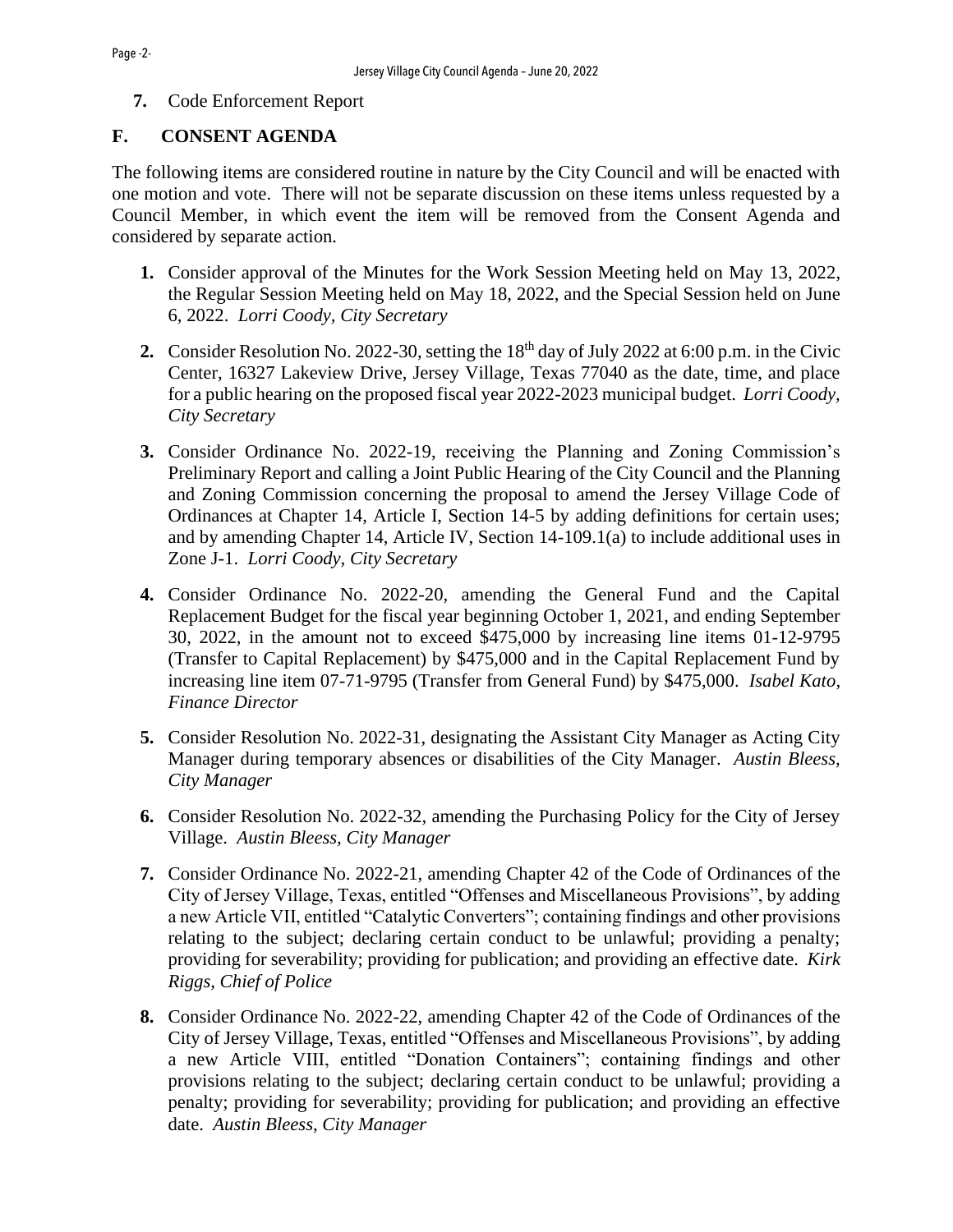- **9.** Consider Resolution No. 2022-33, authorizing action for the 2022-2023 Health Insurance Plan Year by renewing health insurance plans with Texas Municipal League Intergovernmental Employee Benefits Pool. *Austin Bleess, City Manager*
- **10.** Consider Ordinance No. 2022-23, amending the Jersey Village Code of Ordinances, Chapter 2, Article IV, Division 2, Section 2-142 to amend the Schedule of Fees related to water meters; providing a severability clause; providing for repeal; and providing an effective date. *Robert Basford, Assistant City Manager*

# **G. REGULAR AGENDA**

- **1.** Consider Resolution No. 2022-34, appointing a Committee Member to fill the unexpired term ending September 30, 2023, for Place A3 on the Parks and Recreation Advisory Committee. *Lorri Coody, City Secretary*
- **2.** Consider Resolution No. 2022-35, rescheduling the Monday, September 19, 2022, Regular City Council Meeting. *Austin Bleess, City Manager*
- **3.** Consider Ordinance No. 2022-24, modifying the Residential Homestead Exemption for the City of Jersey Village; amending the Code of Ordinances of the City of Jersey Village, Chapter 62, Taxation, by amending Article I., In General; providing a severability clause; and providing an effective date. *Austin Bleess, City Manager*
- **4.** Consider Resolution No. 2022-36, authorizing the City Manager to enter into an agreement with Project Surveillance, Inc. to perform construction observation services for the Seattle Street Reconstruction Project. *Robert Basford, Assistant City Manager*
- **5.** Discuss and take appropriate action concerning membership in the Harris County Mayors' and Councils' Association. *Austin Bleess, City Manager*
- **6.** Consider Resolution No. 2022-37, authorizing the City Manager to negotiate an agreement with Brookstone Construction for Construction Manager At Risk of the new Jersey Meadow Golf Course Club House. *Robert Basford, Assistant City Manager*

# **H. MAYOR AND COUNCIL COMMENTS**

Pursuant to Texas Government Code § 551.0415, City Council Members and City staff may make a reports about items of community interest during a meeting of the governing body without having given notice of the report. Items of community interest include:

- Expressions of thanks, congratulations, or condolence;
- Information regarding holiday schedules;
- An honorary or salutary recognition of a public official, public employee, or other citizen, except that a discussion regarding a change in the status of a person's public office or public employment is not an honorary or salutary recognition for purposes of this subdivision;
- A reminder about an upcoming event organized or sponsored by the governing body;
- Information regarding a social, ceremonial, or community event organized or sponsored by an entity other than the governing body that was attended or is scheduled to be attended by a member of the governing body or an official or employee of the municipality; and
- Announcements involving an imminent threat to the public health and safety of people in the municipality that has arisen after the posting of the agenda.

# **I. RECESS THE REGULAR SESSION**